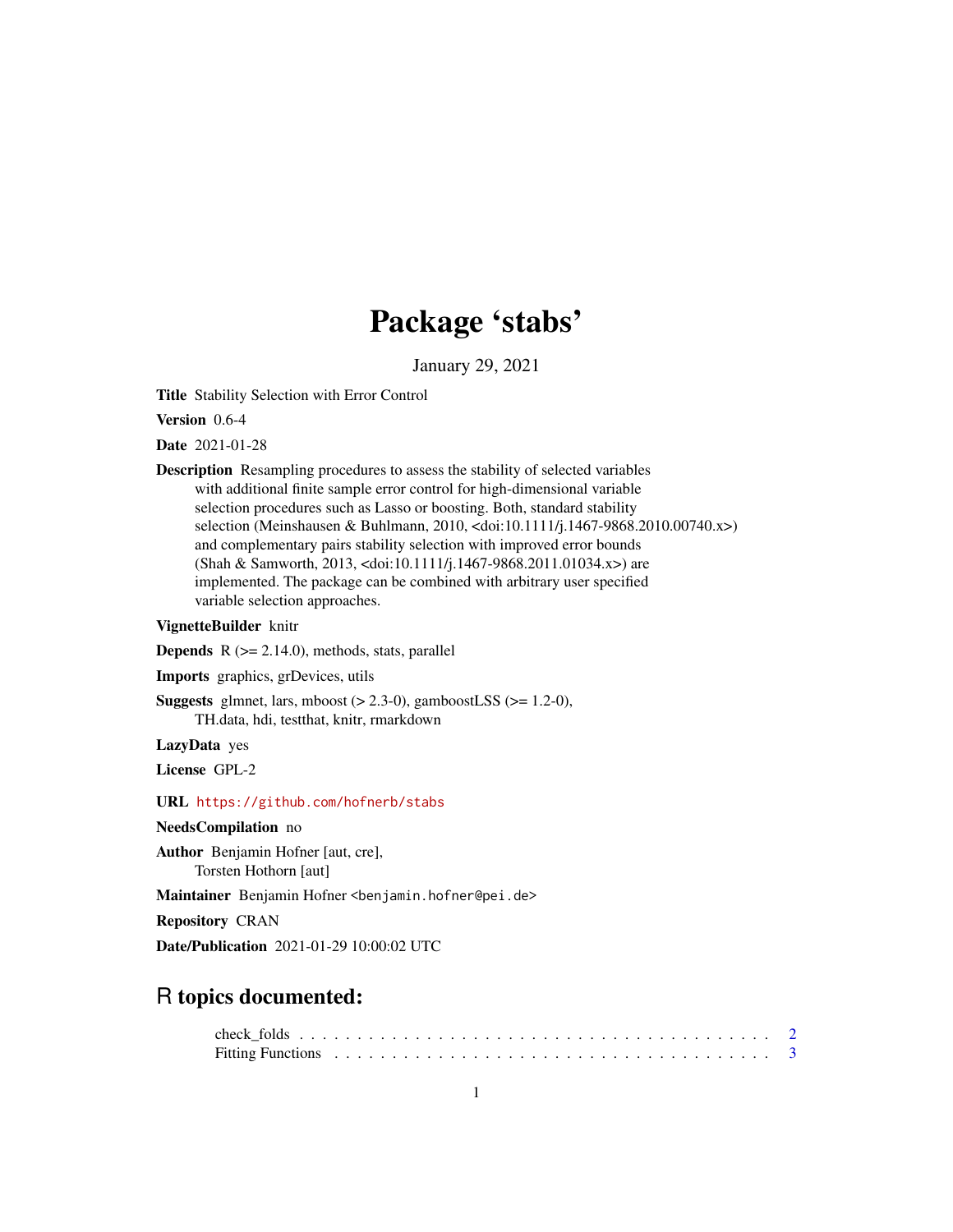<span id="page-1-0"></span>

| Index | 19 |
|-------|----|

check\_folds *Check if folds result from subsampling with p = 0.5.*

# Description

(Internal) function that checks if folds result from subsampling with  $p = 0.5$  and adds complementary pairs if needed.

#### Usage

check\_folds(folds, B, n, sampling.type)

# Arguments

| folds         | a weight matrix that represents the subsamples.         |
|---------------|---------------------------------------------------------|
| B.            | number of subsampling replicates.                       |
| n             | the number of observations; needed for internal checks. |
| sampling.type | sampling type to be used.                               |

# Details

This is an internal function used to check if folds are specified correctly. For details (e.g. on arguments) see [stabsel](#page-8-1).

# Value

A matrix containing the folds, possibly after adding the complementary pairs.

#### References

B. Hofner, L. Boccuto and M. Goeker (2015), Controlling false discoveries in high-dimensional situations: Boosting with stability selection. *BMC Bioinformatics*, 16:144. doi: [10.1186/s1285901505753.](https://doi.org/10.1186/s12859-015-0575-3)

# See Also

For details see [stabsel](#page-8-1).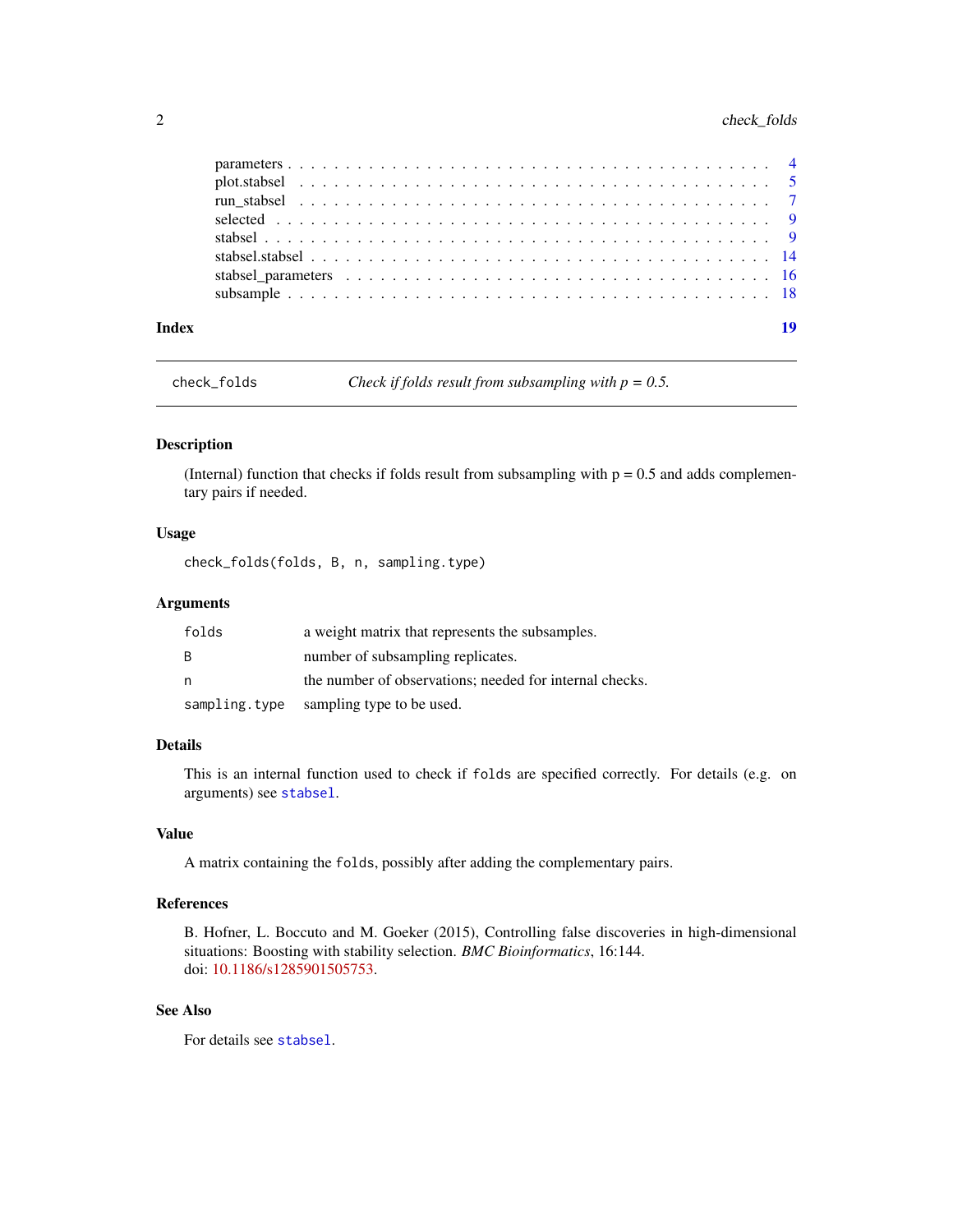<span id="page-2-0"></span>Fitting Functions *Fit Functions for Stability Selection*

#### <span id="page-2-1"></span>**Description**

Functions that fit a model until  $q$  variables are selected and that returns the indices (and names) of the selected variables.

# Usage

```
## package lars:
lars.lasso(x, y, q, ...)lars.stepwise(x, y, q, ...)
## package glmnet:
glmnet.lasso(x, y, q, type = c("conservative", "anticonservative"), ...)
glmnet.lasso_maxCoef(x, y, q, ...)
```
# Arguments

| $\mathsf{x}$ | a matrix containing the predictors or an object of class "mboost".                                                                                                                                                                       |
|--------------|------------------------------------------------------------------------------------------------------------------------------------------------------------------------------------------------------------------------------------------|
| У            | a vector or matrix containing the outcome.                                                                                                                                                                                               |
| q            | number of (unique) selected variables (or groups of variables depending on the<br>model) that are selected on each subsample.                                                                                                            |
| type         | a charachter vector specifying if the number of selected variables per subsample<br>is $\leq q$ (type = "conservative") or $\geq q$ (type = "anticonservative"). The<br>conservative version <i>ensures</i> that the PFER is controlled. |
| $\cdot$      | additional arguments passed to the underlying fitting function. See the exam-<br>ple on glmnet.lasso_maxCoef in stabsel for the specification of additional<br>arguments via stabsel.                                                    |

# Details

All fitting functions are named after the package and the type of model that is fitted: package\_name.model, e.g., glmnet. lasso stands for a lasso model that is fitted using the package glmnet.

glmnet.lasso\_maxCoef fits a lasso model with a given penalty parameter and returns the q largest coefficients. If one wants to use glmnet.lasso\_maxCoef, one must specify the penalty parameter lambda (via the ... argument) or in [stabsel](#page-8-1) via args.fitfun(lambda = ). Note that usually, the penalty parameter cannot be specified but is chosen such that q variables are selected. For an example on how to use glmnet.lasso\_maxCoef see [stabsel](#page-8-1).

#### Value

A named list with elements

| selected | logical. A vector that indicates which variable was selected.                    |
|----------|----------------------------------------------------------------------------------|
| path     | logical. A matrix that indicates which variable was selected in which step. Each |
|          | row represents one variable, the columns represent the steps.                    |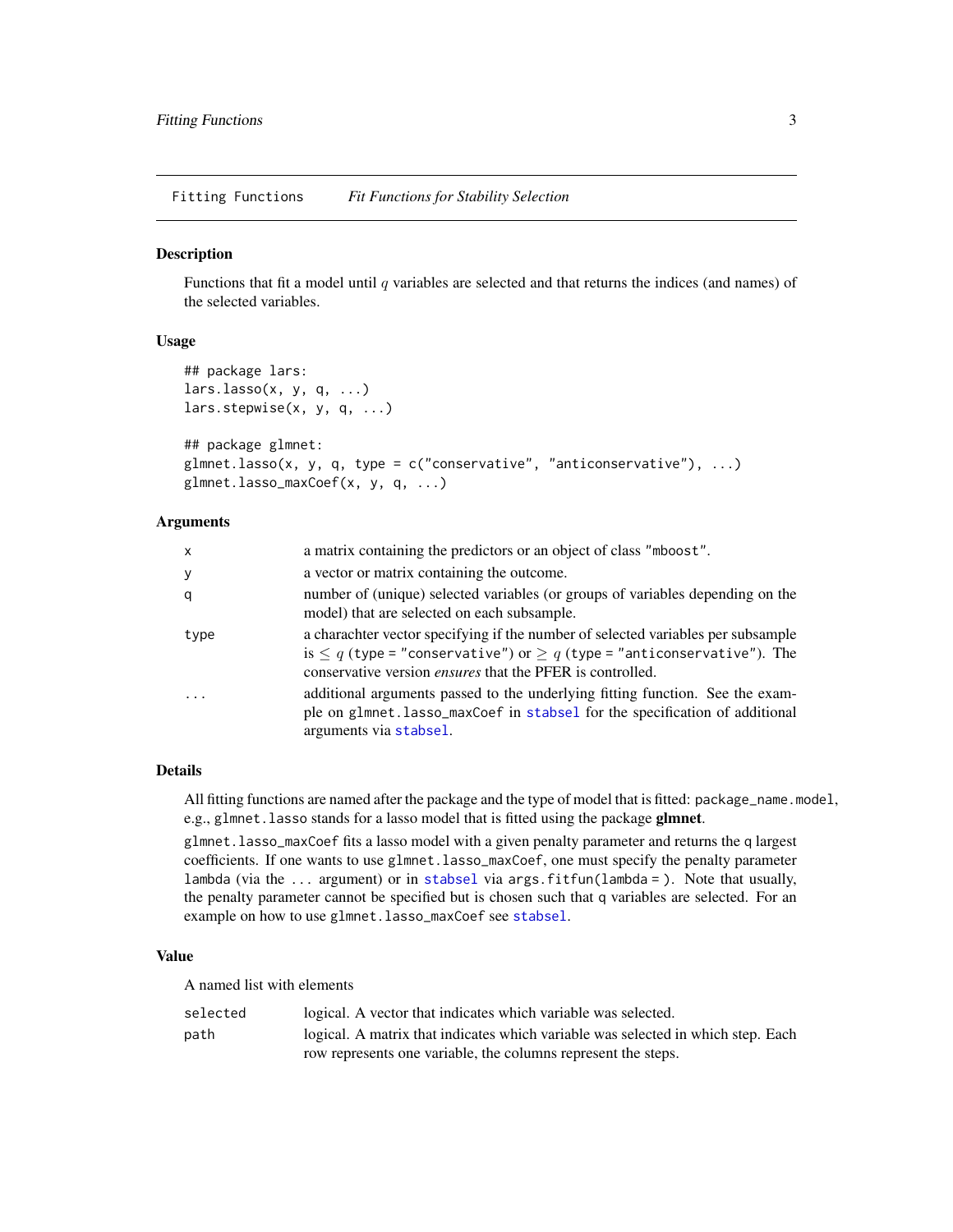#### <span id="page-3-0"></span>See Also

[stabsel](#page-8-1) for stability selection itself.

# Examples

```
if (require("TH.data")) {
    ## make data set available
    data("bodyfat", package = "TH.data")
} else {
    ## simulate some data if TH.data not available.
    ## Note that results are non-sense with this data.
    bodyfat \leq matrix(rnorm(720), nrow = 72, ncol = 10)
}
if (require("lars")) {
    ## selected variables
    lars.lasso(bodyfat[, -2], bodyfat[,2], q = 3)$selected
    lars.stepwise(bodyfat[, -2], bodyfat[,2], q = 3)$selected
}
if (require("glmnet")) {
    glmnet.lasso(bodyfat[, -2], bodyfat[,2], q = 3)$selected
    ## selection path
    glmnet.lasso(bodyfat[, -2], bodyfat[,2], q = 3)$path
    ## Using the anticonservative glmnet.lasso (see args.fitfun):
    stab.glmnet <- stabsel(x = bodyfat[, -2], y = bodyfat[, 2],fitfun = glmnet.lasso,
                           args.fitfun = list(type = "anticonservative"),cutoff = 0.75, PFER = 1)}
```
parameters *Method to Extract Parameters*

#### Description

Extract stability selection parameters, i.e., tuning parameters, from a stabsel object.

#### Usage

```
parameters(object)
## extract parameters from a stabsel model
## (same as parameters(p) )
## S3 method for class 'stabsel'
stabsel_parameters(p, ...)
```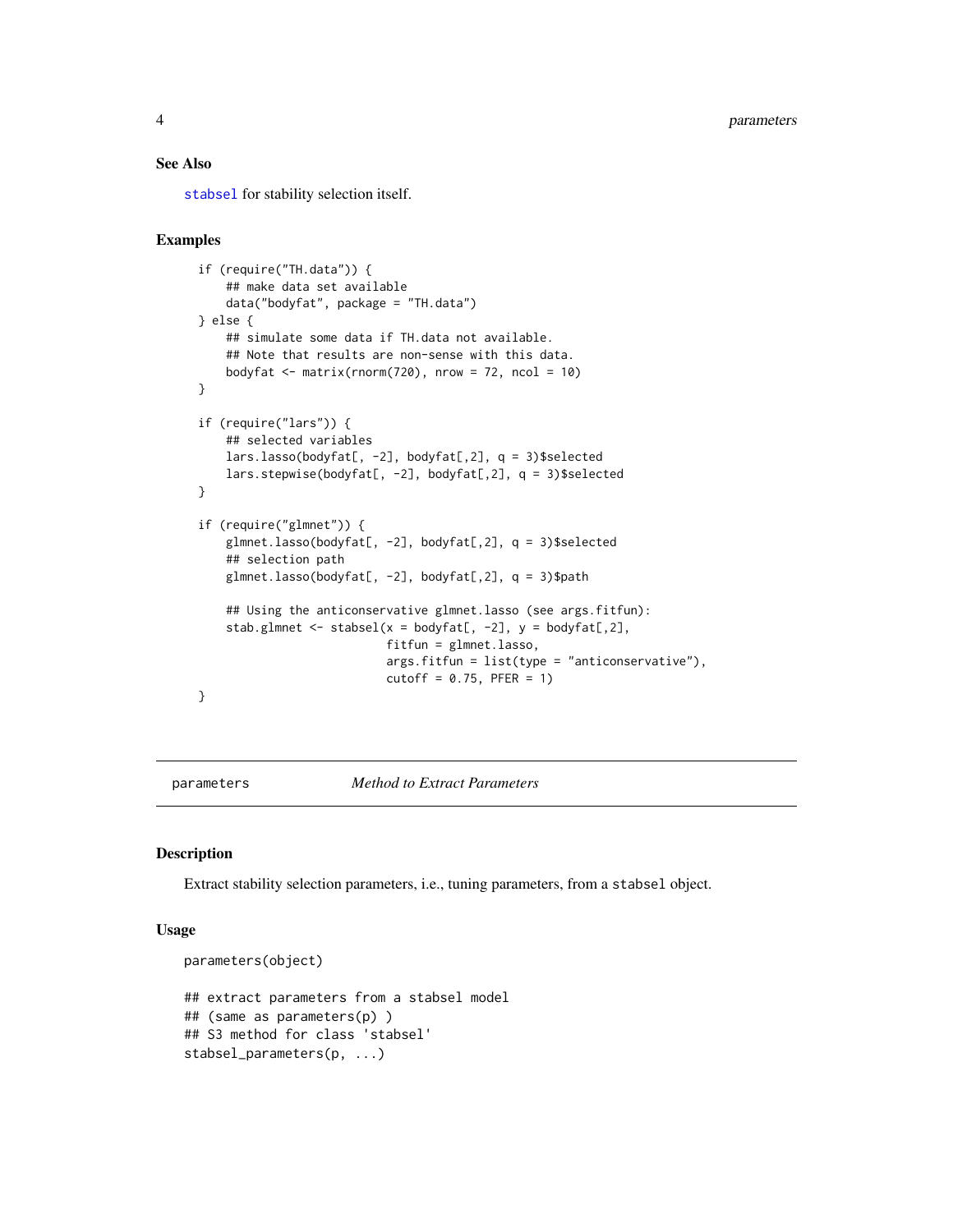# <span id="page-4-0"></span>plot.stabsel 5

#### Arguments

| object                  | an object of class "stabsel" or "stabsel_parameters". |
|-------------------------|-------------------------------------------------------|
| p                       | an object of class "stabsel".                         |
| $\cdot$ $\cdot$ $\cdot$ | additional arguments, currently not used.             |

# Value

An object of class [stabsel\\_parameters](#page-15-1) with a special print method. See there for details.

# See Also

[stabsel](#page-8-1) to run stability selection and [stabsel\\_parameters](#page-15-1) for details on the parameters.

<span id="page-4-1"></span>

| plot.stabsel | Plot and Print Methods for Stability Selection |
|--------------|------------------------------------------------|
|              |                                                |

# Description

Display results of stability selection.

#### Usage

```
## S3 method for class 'stabsel'
plot(x, main = deparse(x$call), type = c("maxsel", "paths"),xlab = NULL, ylab = NULL, col = NULL, ymargin = 10, np = sum(x*max > 0),
     labels = NULL, ...)## S3 method for class 'stabsel'
print(x, decreasing = FALSE, print.al1 = TRUE, ...)
```

| X          | object of class stabsel.                                                                                                                                                                                                                                                        |
|------------|---------------------------------------------------------------------------------------------------------------------------------------------------------------------------------------------------------------------------------------------------------------------------------|
| main       | main title for the plot.                                                                                                                                                                                                                                                        |
| type       | plot type; either stability paths ("paths") or a plot of the maximum selection<br>frequency ("maxsel").                                                                                                                                                                         |
| xlab, ylab | labels for the x- and y-axis of the plot. Per default, sensible labels are used<br>depending on the type of the plot.                                                                                                                                                           |
| col        | a vector of colors; Typically, one can specify a single color or one color for each<br>variable. Per default, colors depend on the maximal selection frequency of the<br>variable and range from grey to red.                                                                   |
| ymargin    | (temporarily) specifies the y margin of of the plot in lines (see argument "mar"<br>of function $par$ ). This only affects the right margin for type = "paths" and the<br>left margin for type = "maxsel". Explicit user specified margins are kept and<br>are not overwritten. |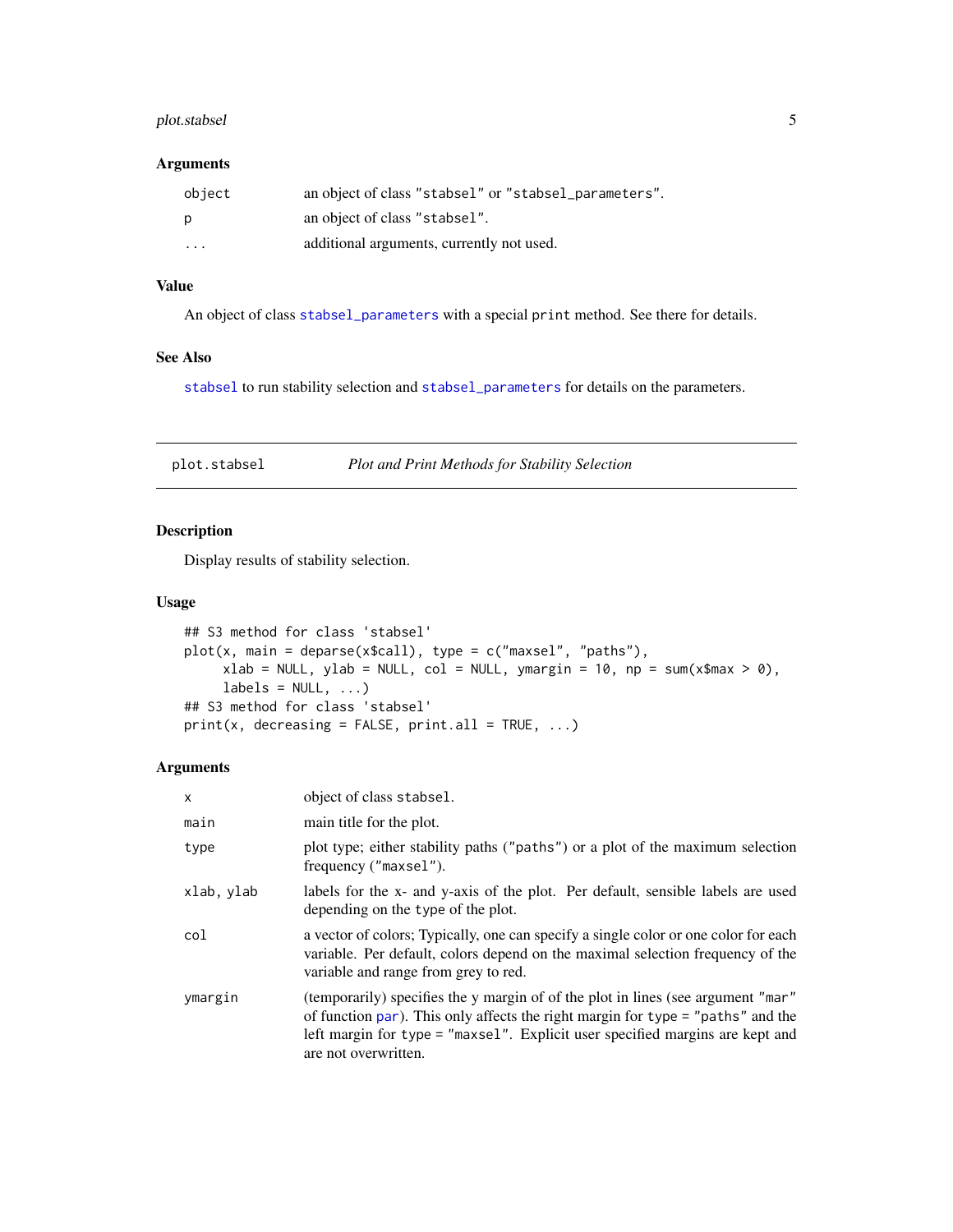| variable labels for the plot; one label per variable / effect must be specified. Per<br>default, the names of x\$max are used.<br>or in ascending order (FALSE)?<br>logical. Should all selection frequencies be displayed or only those that are<br>greater than zero?<br>additional arguments to plot and print functions. | np         | number of variables to plot for the maximum selection frequency plot (type =<br>"maxsel"); the first np variables with highest selection frequency are plotted. |
|------------------------------------------------------------------------------------------------------------------------------------------------------------------------------------------------------------------------------------------------------------------------------------------------------------------------------|------------|-----------------------------------------------------------------------------------------------------------------------------------------------------------------|
|                                                                                                                                                                                                                                                                                                                              | labels     |                                                                                                                                                                 |
|                                                                                                                                                                                                                                                                                                                              | decreasing | logical. Should the selection frequencies be printed in descending order (TRUE)                                                                                 |
|                                                                                                                                                                                                                                                                                                                              | print.all  |                                                                                                                                                                 |
|                                                                                                                                                                                                                                                                                                                              | $\cdots$   |                                                                                                                                                                 |

This function implements the stability selection procedure by Meinshausen and Buehlmann (2010) and the improved error bounds by Shah and Samworth (2013).

Two of the three arguments cutoff, q and PFER *must* be specified. The per-family error rate (PFER), i.e., the expected number of false positives  $E(V)$ , where V is the number of false positives, is bounded by the argument PFER.

As controlling the PFER is more conservative as controlling the family-wise error rate (FWER), the procedure also controlls the FWER, i.e., the probability of selecting at least one non-influential variable (or model component) is less than PFER.

#### Value

An object of class stabsel with a special print method. The object has the following elements:

| phat          | selection probabilities.                                    |
|---------------|-------------------------------------------------------------|
| selected      | elements with maximal selection probability greater cutoff. |
| max           | maximum of selection probabilities.                         |
| cutoff        | cutoff used.                                                |
| q             | average number of selected variables used.                  |
| <b>PFER</b>   | per-family error rate.                                      |
| sampling.type | the sampling type used for stability selection.             |
| assumption    | the assumptions made on the selection probabilities.        |
| call          | the call.                                                   |

#### References

B. Hofner, L. Boccuto and M. Goeker (2015), Controlling false discoveries in high-dimensional situations: Boosting with stability selection. *BMC Bioinformatics*, 16:144. doi: [10.1186/s1285901505753.](https://doi.org/10.1186/s12859-015-0575-3)

N. Meinshausen and P. Buehlmann (2010), Stability selection. *Journal of the Royal Statistical Society, Series B*, 72, 417–473.

R.D. Shah and R.J. Samworth (2013), Variable selection with error control: another look at stability selection. *Journal of the Royal Statistical Society, Series B*, 75, 55–80.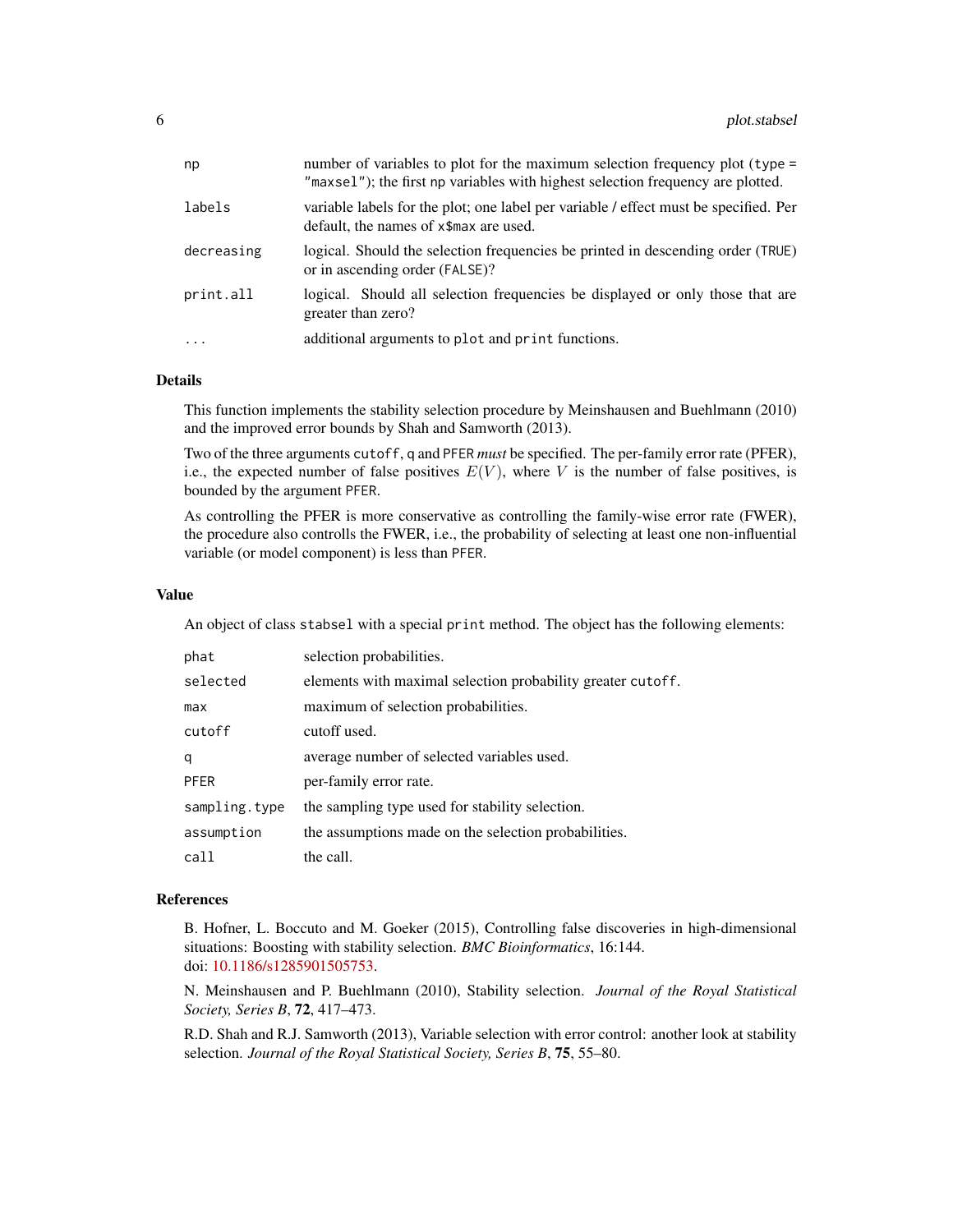# <span id="page-6-0"></span>run\_stabsel 7

#### See Also

[stabsel](#page-8-1)

#### Examples

```
if (require("TH.data")) {
    ## make data set available
    data("bodyfat", package = "TH.data")
} else {
    ## simulate some data if TH.data not available.
    ## Note that results are non-sense with this data.
    bodyfat \leq matrix(rnorm(720), nrow = 72, ncol = 10)
}
## set seed
set.seed(1234)
####################################################################
### using stability selection with Lasso methods:
if (require("lars")) {
    (stab.lasso <- stabsel(x = bodyfat[, -2], y = bodyfat[,2],
                           fitfun = lars.lasso, cutoff = 0.75,
                           PFER = 1)par(mfrow = c(2, 1))plot(stab.lasso, ymargin = 6)
    opar <- par(mai = par("mai") * c(1, 1, 1, 2.7))
    plot(stab.lasso, type = "paths")
}
```
run\_stabsel *Run Stability Selection*

#### Description

(Internal) function that is used to run stability selection (i.e. to apply the fit-function to the subsamples. This function is not intended to be directly called.

#### Usage

```
run_stabsel(fitter, args.fitter, n, p, cutoff, q, PFER, folds, B, assumption,
           sampling.type, papply, verbose, FWER, eval, names,
           mc.preschedule = FALSE, ...)
```

| fitter | a function to fit the model on subsamples. See argument fit fun of stabsel for |
|--------|--------------------------------------------------------------------------------|
|        | details.                                                                       |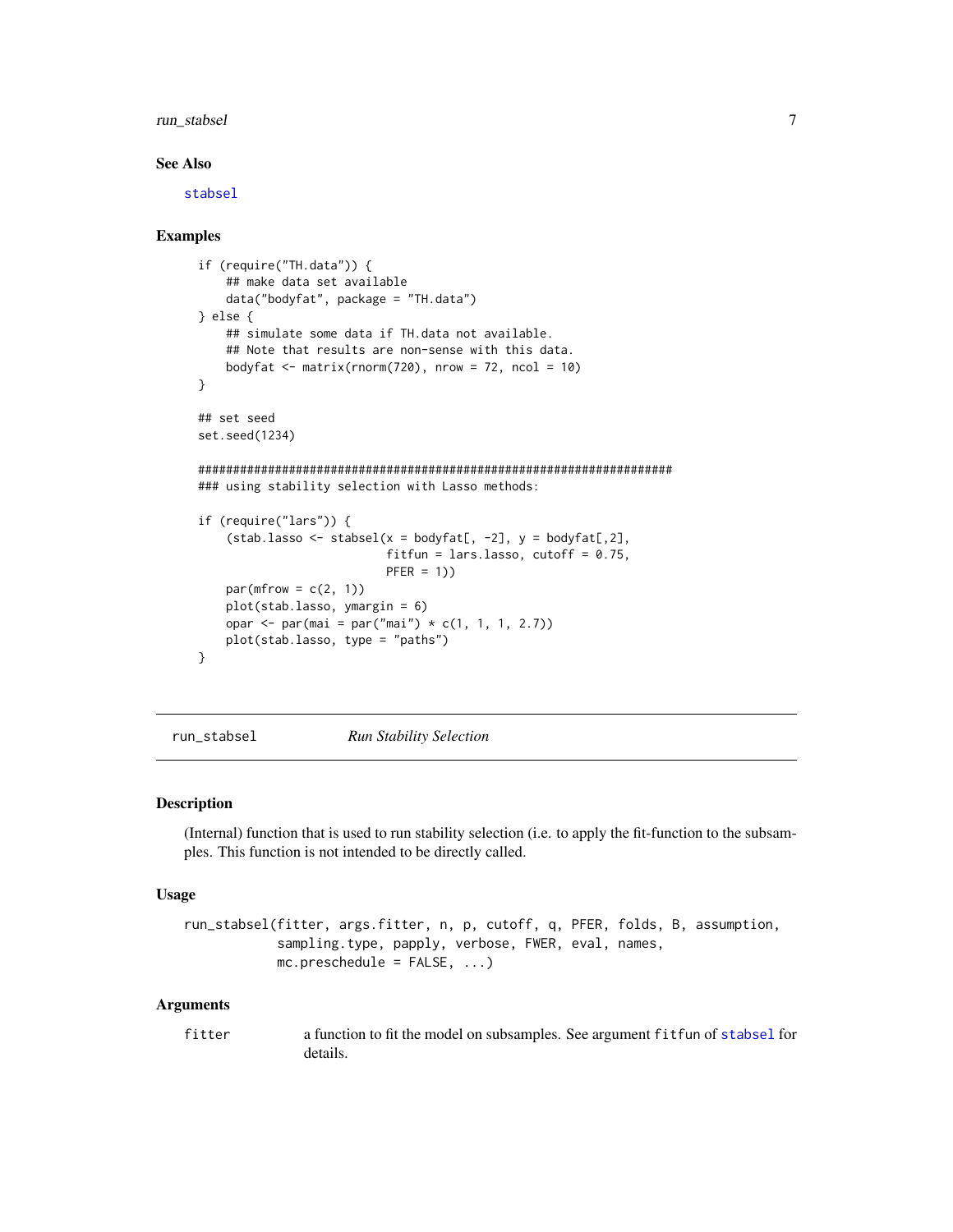| args.fitter   | a named list containing additional arguments that are passed to fitter. See<br>argument args. fitfun stabsel for details.     |
|---------------|-------------------------------------------------------------------------------------------------------------------------------|
| n             | the number of observations; needed for internal checks.                                                                       |
| p             | number of possible predictors (including intercept if applicable).                                                            |
| cutoff        | cutoff between 0.5 and 1.                                                                                                     |
| q             | number of (unique) selected variables (or groups of variables depending on the<br>model) that are selected on each subsample. |
| <b>PFER</b>   | upper bound for the per-family error rate.                                                                                    |
| folds         | a weight matrix that represents the subsamples.                                                                               |
| B             | number of subsampling replicates.                                                                                             |
| assumption    | distributional assumption.                                                                                                    |
| sampling.type | sampling type to be used.                                                                                                     |
| papply        | (parallel) apply function.                                                                                                    |
| verbose       | logical (default: TRUE) that determines wether warnings should be issued.                                                     |
| <b>FWER</b>   | deprecated. Only for compatibility with older versions, use PFER instead.                                                     |
| eval          | logical. Determines whether stability selection is evaluated.                                                                 |
| names         | variable names that are used to label the results.                                                                            |
|               | mc.preschedule preschedule tasks?                                                                                             |
| $\cdots$      | additional arguments to be passed to next function.                                                                           |
|               |                                                                                                                               |

This is an internal function that fits the actual models to the subsamples, i.e., this is the work horse that runs stability selection. Usually, one should use [stabsel](#page-8-1), which internally calls run\_stabsel.

run\_stabsel can be used by expert users to implement stability selection methods for new model types.

For details (e.g. on arguments) see [stabsel](#page-8-1).

# Value

An object of class stabsel with the following elements:

| phat          | selection probabilities.                                    |
|---------------|-------------------------------------------------------------|
| selected      | elements with maximal selection probability greater cutoff. |
| max           | maximum of selection probabilities.                         |
| cutoff        | cutoff used.                                                |
| q             | average number of selected variables used.                  |
| <b>PFER</b>   | per-family error rate.                                      |
| p             | the number of effects subject to selection.                 |
| sampling.type | the sampling type used for stability selection.             |
| assumption    | the assumptions made on the selection probabilities.        |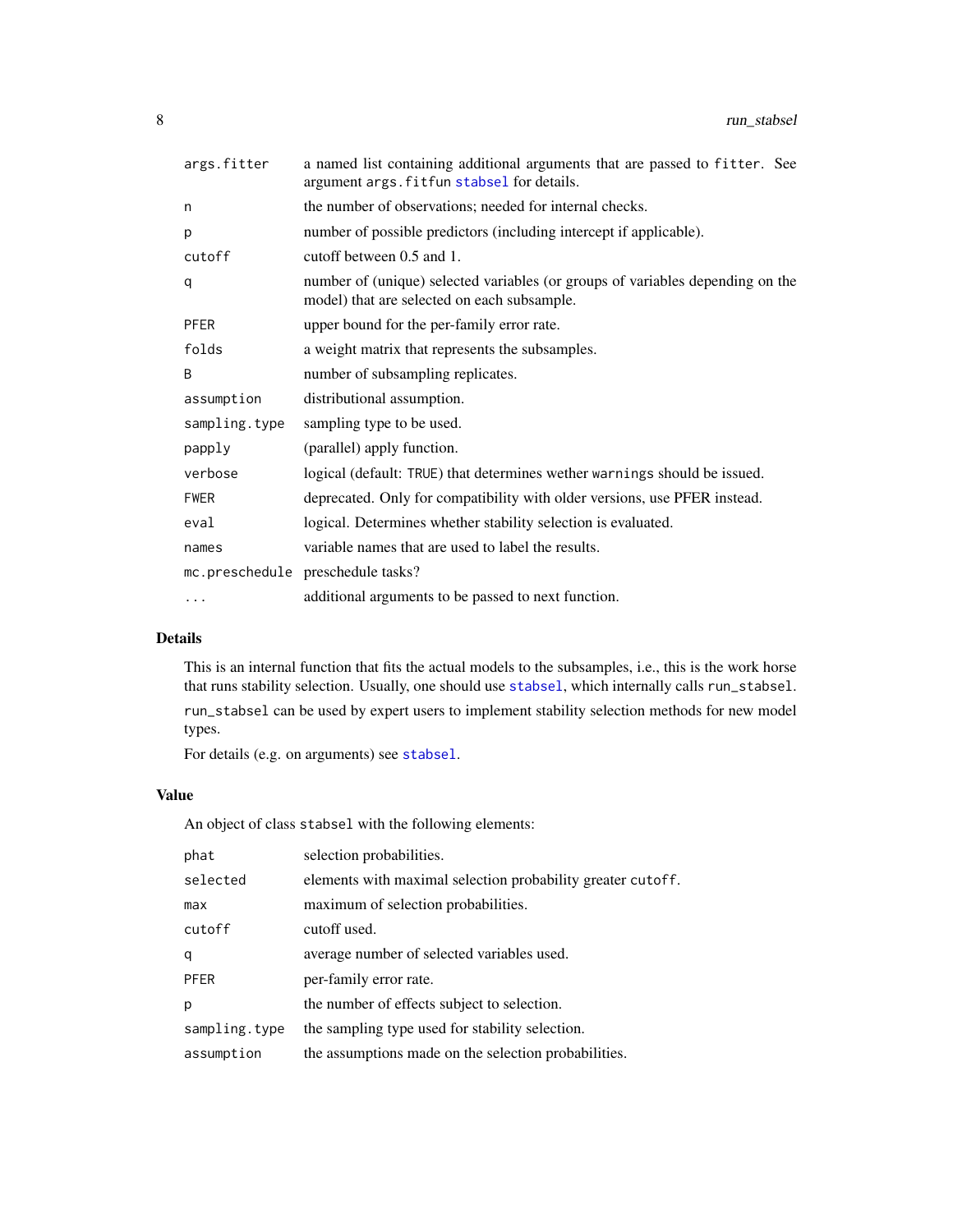#### <span id="page-8-0"></span>selected 99 and 200 minutes and 200 minutes and 200 minutes and 200 minutes and 200 minutes and 200 minutes and 200 minutes and 200 minutes and 200 minutes and 200 minutes and 200 minutes and 200 minutes and 200 minutes an

# References

B. Hofner, L. Boccuto and M. Goeker (2015), Controlling false discoveries in high-dimensional situations: Boosting with stability selection. *BMC Bioinformatics*, 16:144. doi: [10.1186/s1285901505753.](https://doi.org/10.1186/s12859-015-0575-3)

#### See Also

For details see [stabsel](#page-8-1).

selected *Method to Extract Selected Variables*

# Description

Extract selected variables from a stabsel object.

#### Usage

```
selected(object, ...)
## S3 method for class 'stabsel'
selected(object, ...)
```
# Arguments

| object   | an object of class "stabsel".                             |
|----------|-----------------------------------------------------------|
| $\cdots$ | additional arguments passed to specific selected methods. |

#### Details

The ids of variables selected during the stability selection process can be extracted using selected().

<span id="page-8-1"></span>stabsel *Stability Selection*

# Description

Selection of influential variables or model components with error control.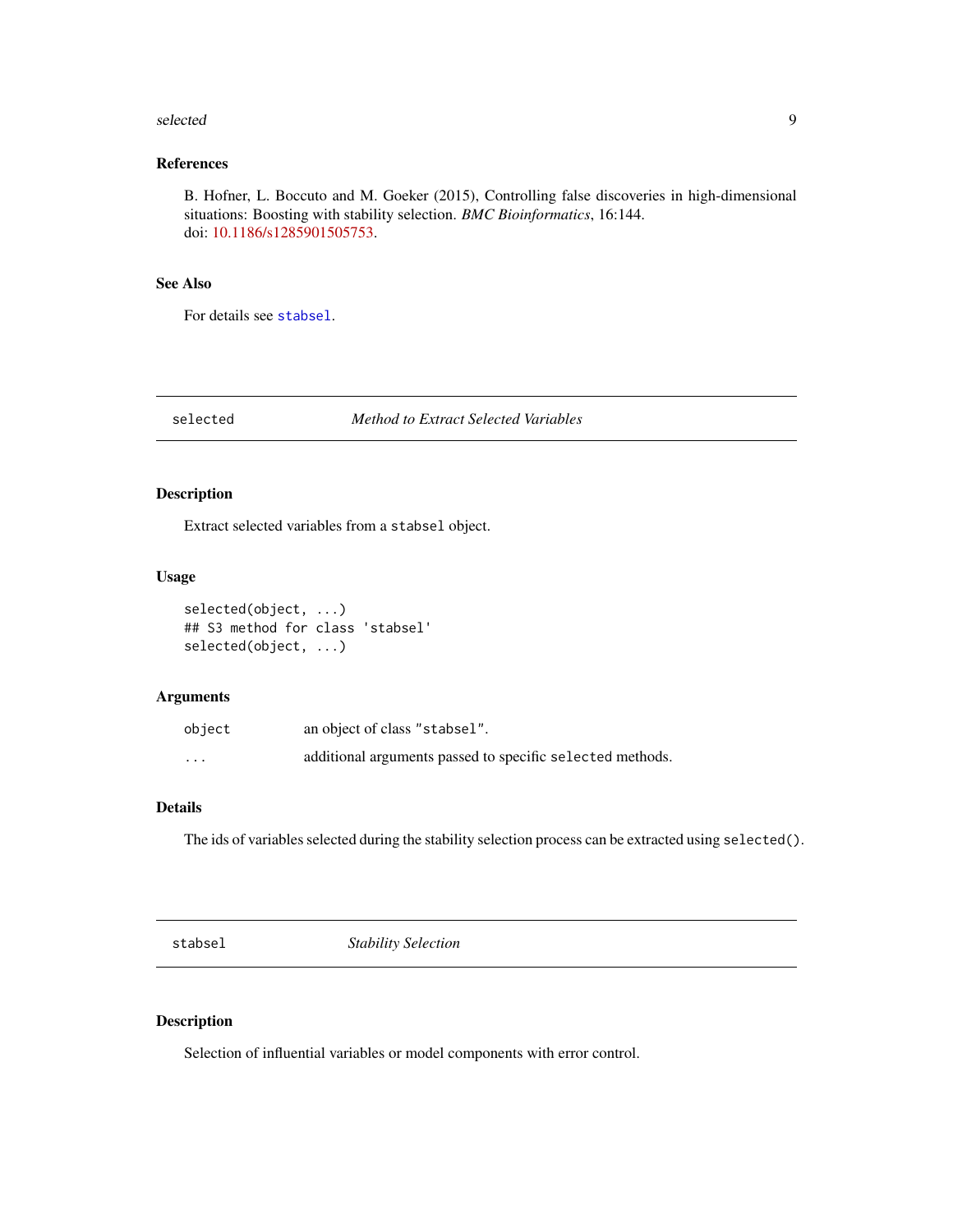# Usage

```
## generic stability selection funcion
stable1(x, ...)## a method to fit models with stability selection
## S3 method for class 'matrix'
stabsel(x, y, fitfun = lars.lasso,
        args.fitfun = list(), cutoff, q, PFER,
        folds = subsample(rep(1, nrow(x)), B = B),
        B = ifelse(sampling-type == "MB", 100, 50),assumption = c("unimodal", "r-concave", "none"),
        sampling.type = c("SS", "MB"),
        papply = mclapply, mc.preschedule = FALSE,
        verbose = TRUE, FWER, eval = TRUE, ...)## essentially a wrapper for data.frames (see details)
## S3 method for class 'data.frame'
```

```
stabsel(x, y, intercept = FALSE, ...)
```

| x           | a matrix or a data. frame containing the predictors.                                                                                                                                                                                                                                                                                                                                                                                      |
|-------------|-------------------------------------------------------------------------------------------------------------------------------------------------------------------------------------------------------------------------------------------------------------------------------------------------------------------------------------------------------------------------------------------------------------------------------------------|
| y           | a vector or matrix containing the outcome.                                                                                                                                                                                                                                                                                                                                                                                                |
| intercept   | logical. If x is a data. frame, this argument determines if the resulting model<br>matrix should contain a separate intercept or not.                                                                                                                                                                                                                                                                                                     |
| fitfun      | a function that takes the arguments x, y as above, and additionally the number<br>of variables to include in each model q. The function then needs to fit the model<br>and to return a logical vector that indicates which variable was selected (among<br>the q selected variables).                                                                                                                                                     |
| args.fitfun | a named list containing additional arguments that are passed to the fitting func-<br>tion; see also argument args in do. call.                                                                                                                                                                                                                                                                                                            |
| cutoff      | cutoff between 0.5 and 1. Preferably a value between 0.6 and 0.9 should be<br>used.                                                                                                                                                                                                                                                                                                                                                       |
| q           | number of (unique) selected variables (or groups of variables depending on the<br>model) that are selected on each subsample.                                                                                                                                                                                                                                                                                                             |
| PFER        | upper bound for the per-family error rate. This specifies the amount of falsely<br>selected base-learners, which is tolerated. See details.                                                                                                                                                                                                                                                                                               |
| folds       | a weight matrix with number of rows equal to the number of observations, see<br>subsample. Usually one should not change the default here as subsampling with<br>a fraction of $1/2$ is needed for the error bounds to hold. One usage scenario<br>where specifying the folds by hand might be the case when one has dependent<br>data (e.g. clusters) and thus wants to draw clusters (i.e., multiple rows together)<br>not individuals. |
| assumption  | Defines the type of assumptions on the distributions of the selection probabilities<br>and simultaneous selection probabilities. Only applicable for sampling. type =                                                                                                                                                                                                                                                                     |

<span id="page-9-0"></span>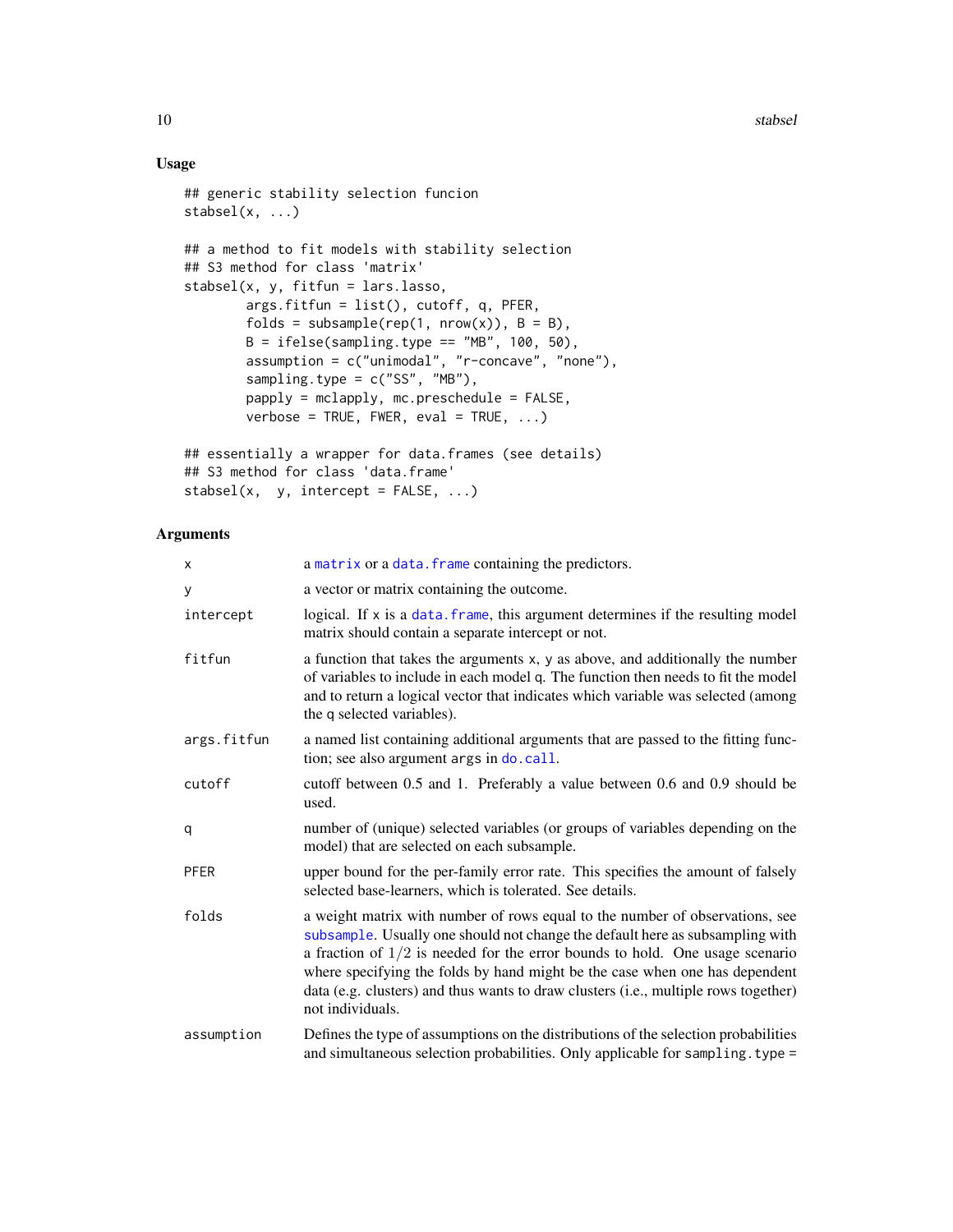<span id="page-10-0"></span>

|               | "SS". Per default, "unimodality" is assumed. For sampling. type = "MB" we<br>always use "none".                                                                                                                                                                                                    |
|---------------|----------------------------------------------------------------------------------------------------------------------------------------------------------------------------------------------------------------------------------------------------------------------------------------------------|
| sampling.type | use sampling scheme of of Shah $\&$ Samworth (2013), i.e., with complemen-<br>tarty pairs (sampling. type $=$ "SS"), or the original sampling scheme of Mein-<br>shausen & Buehlmann $(2010)$ .                                                                                                    |
| B             | number of subsampling replicates. Per default, we use 50 complementary pairs<br>for the error bounds of Shah $\&$ Samworth (2013) and 100 for the error bound<br>derived in Meinshausen & Buehlmann (2010). As we use $B$ complementray<br>pairs in the former case this leads to $2B$ subsamples. |
| papply        | (parallel) apply function, defaults to mclapply. Alternatively, parlapply can<br>be used. In the latter case, usually more setup is needed (see example of cvrisk<br>for some details).                                                                                                            |
|               | mc.preschedule preschedule tasks if papply = mclapply (default: mc.preschedule = FALSE)?<br>For details see mclapply.                                                                                                                                                                              |
| verbose       | logical (default: TRUE) that determines wether warnings should be issued.                                                                                                                                                                                                                          |
| <b>FWER</b>   | deprecated. Only for compatibility with older versions, use PFER instead.                                                                                                                                                                                                                          |
| eval          | logical. Determines whether stability selection is evaluated (eval = TRUE; de-<br>fault) or if only the parameter combination is returned.                                                                                                                                                         |
| .             | additional arguments to parallel apply methods such as mclapply.                                                                                                                                                                                                                                   |

This function implements the stability selection procedure by Meinshausen and Buehlmann (2010) and the improved error bounds by Shah and Samworth (2013). For details see also Hofner et al. (2014). The error bounds are implemented in the function [stabsel\\_parameters](#page-15-1). Two of the three arguments cutoff, q and PFER *must* be specified. The per-family error rate (PFER), i.e., the expected number of false positives  $E(V)$ , where V is the number of false positives, is bounded by the argument PFER.

As controlling the PFER is more conservative as controlling the family-wise error rate (FWER), the procedure also controlls the FWER, i.e., the probability of selecting at least one non-influential variable (or model component) is less than PFER.

Predefined [fitfuns](#page-2-1) functions exist but more can be easily implemented. Note that stepwise regression methods are usually not advised as they tend to be relatively unstable. See example below.

The function stabsel for data. frames is essentially just a wrapper to the [matrix](#page-0-0) function with the same argments. The only difference is that in a pre-processing step, the data set is converted to a model matrix using the function [model.matrix](#page-0-0). The additional argument intercept determines if an explicit intercept should be added to the model matrix. This is often not neccessary but depends on the fitfun.

#### Value

An object of class stabsel with a special print method. The object has the following elements:

| phat     | selection probabilities.                                    |
|----------|-------------------------------------------------------------|
| selected | elements with maximal selection probability greater cutoff. |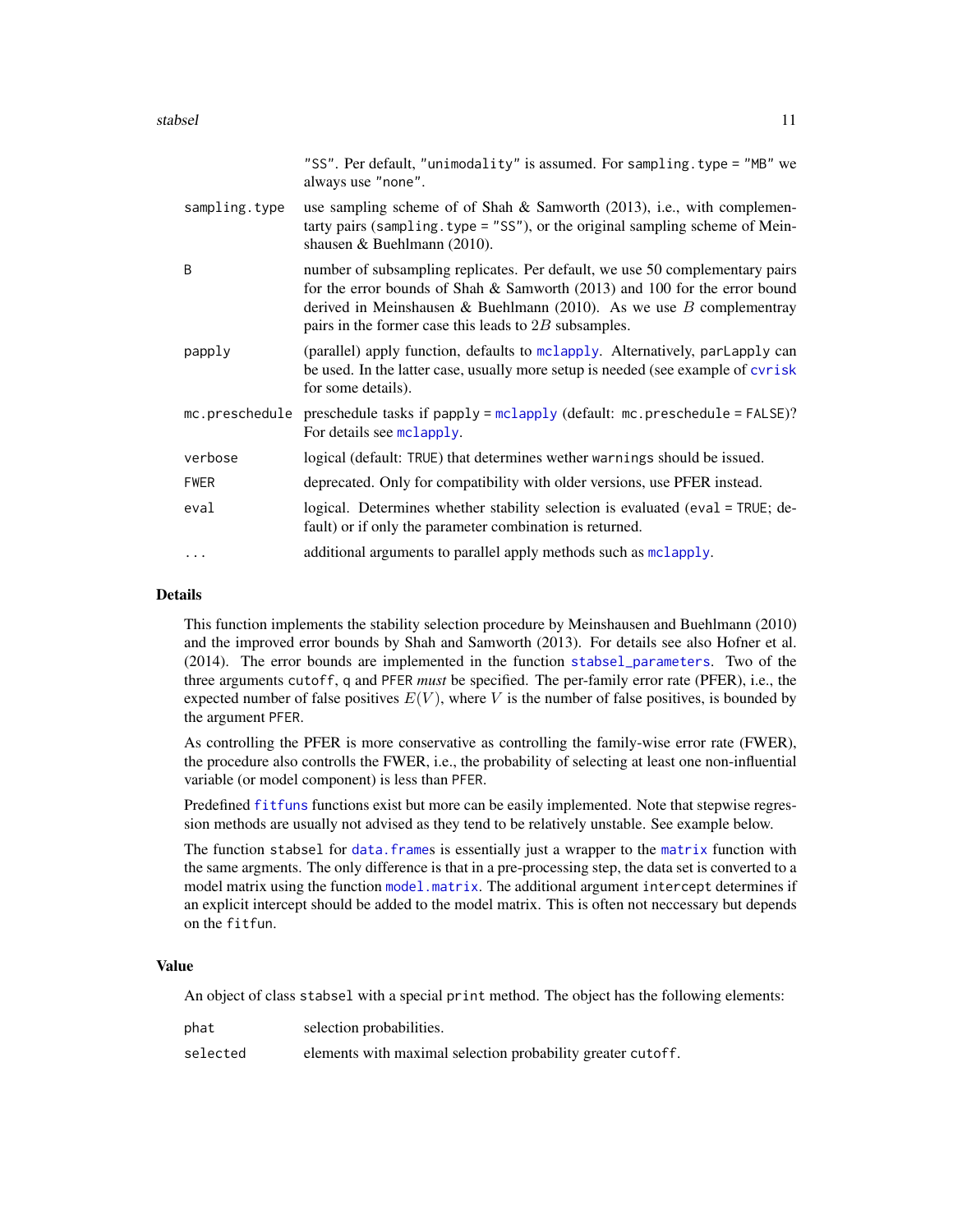<span id="page-11-0"></span>12 stabsel

| max           | maximum of selection probabilities.                   |
|---------------|-------------------------------------------------------|
| cutoff        | cutoff used.                                          |
| q             | average number of selected variables used.            |
| <b>PFER</b>   | (realized) upper bound for the per-family error rate. |
| specifiedPFER | specified upper bound for the per-family error rate.  |
| p             | the number of effects subject to selection.           |
| <sub>B</sub>  | the number of subsamples.                             |
| sampling.type | the sampling type used for stability selection.       |
| assumption    | the assumptions made on the selection probabilities.  |
| call          | the call.                                             |

#### References

B. Hofner, L. Boccuto and M. Goeker (2015), Controlling false discoveries in high-dimensional situations: Boosting with stability selection. *BMC Bioinformatics*, 16:144. doi: [10.1186/s1285901505753.](https://doi.org/10.1186/s12859-015-0575-3)

N. Meinshausen and P. Buehlmann (2010), Stability selection. *Journal of the Royal Statistical Society, Series B*, 72, 417–473.

R.D. Shah and R.J. Samworth (2013), Variable selection with error control: another look at stability selection. *Journal of the Royal Statistical Society, Series B*, 75, 55–80.

#### See Also

[stabsel\\_parameters](#page-15-1) for the computation of error bounds, [stabsel.stabsel](#page-13-1) for the fast recomputation of parameters of a fitted stabsel object, [fitfun](#page-2-1) for available fitting functions and [plot.stabsel](#page-4-1) for available plot functions

# Examples

```
if (require("TH.data")) {
    ## make data set available
    data("bodyfat", package = "TH.data")
} else {
    ## simulate some data if TH.data not available.
    ## Note that results are non-sense with this data.
    bodyfat \leq matrix(rnorm(720), nrow = 72, ncol = 10)
}
## set seed
set.seed(1234)
####################################################################
### using stability selection with Lasso methods:
if (require("lars")) {
    (stab.lasso <- stabsel(x = bodyfat[, -2], y = bodyfat[,2],
```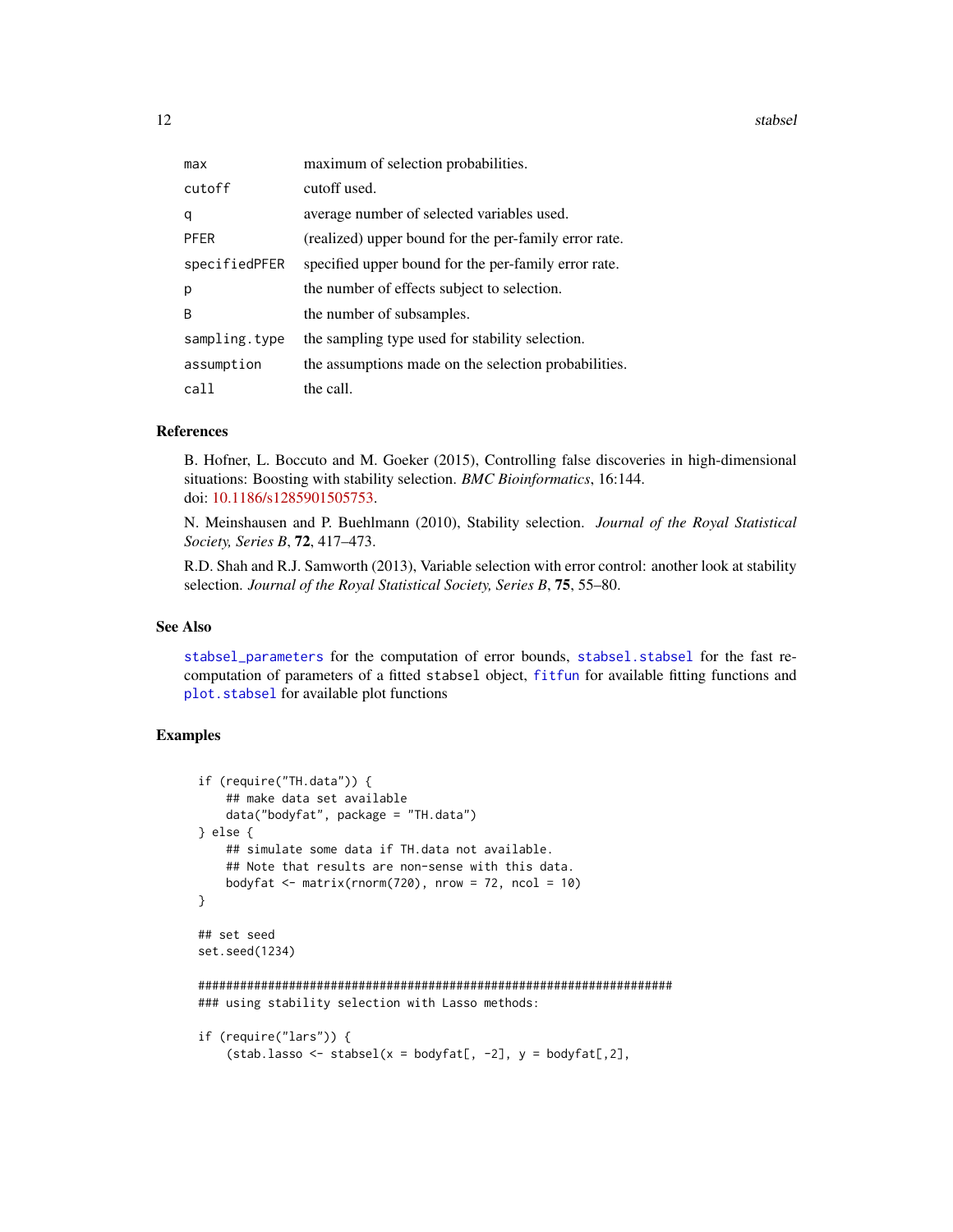stabsel and the stable state of the state of the state state state of the state state state state state state  $\sim$  13

```
fitfun = lars.lasso, cutoff = 0.75,
                          PFER = 1)(stab.stepwise <- stabsel(x = bodyfat[, -2], y = bodyfat[,2],
                             fitfun = lars.stepwise, cutoff = 0.75,
                             PFER = 1)par(mfrow = c(2, 1))plot(stab.lasso, main = "Lasso")
    plot(stab.stepwise, main = "Stepwise Selection")
    ## --> stepwise selection seems to be quite unstable even in this low
    ## dimensional example!
}
## set seed (again to make results comparable)
set.seed(1234)
if (require("glmnet")) {
    (stab.glmnet <- stabsel(x = bodyfat[, -2], y = bodyfat[,2],
                            fitfun = glmnet.lasso, cutoff = 0.75,
                           PFER = 1)par(mfrow = c(2, 1))plot(stab.glmnet, main = "Lasso (glmnet)")
    if (exists("stab.lasso"))
        plot(stab.lasso, main = "Lasso (lars)")
}
## Select variables with maximum coefficients based on lasso estimate
set.seed(1234) # reset seed
if (require("glmnet")) {
    ## use cross-validated lambda
    lambda.min <- cv.glmnet(x = as.matrix(bodyfat[, -2]), y = bodyfat[,2])$lambda.min
    (stab.maxCoef \leq stabsel(x = bodyfat[, -2], y = bodyfat[,2],
                            fitfun = glmnet.lasso_maxCoef,
                             # specify additional parameters to fitfun
                             args.fitfun = list(lambda = lambda.min),cutoff = 0.75, PFER = 1)## WARNING: Using a fixed penalty (lambda) is usually not permitted and
    ## not sensible. See ?fitfun for details.
    ## now compare standard lasso with "maximal parameter estimates" from lasso
    par(mfrow = c(2, 1))plot(stab.maxCoef, main = "Lasso (glmnet; Maximum Coefficients)")
    plot(stab.glmnet, main = "Lasso (glmnet)")
    ## --> very different results.
}
####################################################################
### using stability selection directly on computed boosting models
### from mboost
```
if (require("mboost")) {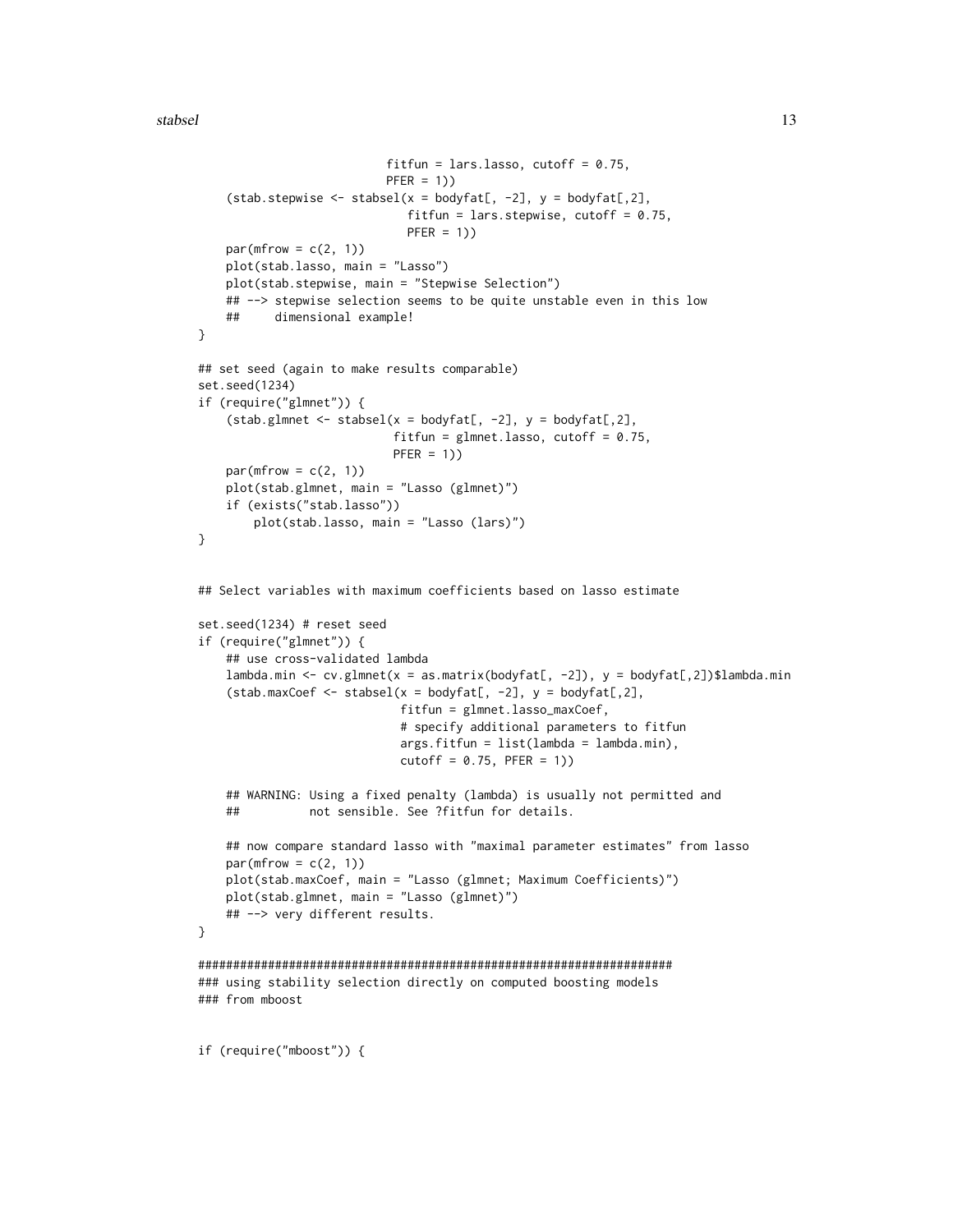```
### low-dimensional example
mod <- glmboost(DEXfat ~ ., data = bodyfat)
## compute cutoff ahead of running stabsel to see if it is a sensible
## parameter choice.
## p = ncol(bodyfat) - 1 (= Outcome) + 1 ( = Intercept)
stabsel_parameters(q = 3, PFER = 1, p = ncol(bodyfat) - 1 + 1,
                   sampling.type = "MB")
## the same:
stabsel(mod, q = 3, PFER = 1, sampling.type = "MB", eval = FALSE)
### Do not test the following code per default on CRAN as it takes some time to run:
## now run stability selection
(sbody \leq stabsel(mod, q = 3, PFER = 1, sampling-type = "MB")opar <- par(mai = par("mai") * c(1, 1, 1, 2.7))
plot(sbody)
par(opar)
plot(sbody, type = "maxsel", ymargin = 6)
```
<span id="page-13-1"></span>stabsel.stabsel *Change Parameters of Stability Selection*

# Description

}

Method to change the parameters cutoff, PFER and assumption of stability selection that can be altered without the need to re-run the subsampling process.

# Usage

## S3 method for class 'stabsel' stabsel(x, cutoff, PFER, assumption = x\$assumption, ...)

| $\mathsf{x}$ | an object that results from a call to stabsel.                                                                                                                                                                                      |
|--------------|-------------------------------------------------------------------------------------------------------------------------------------------------------------------------------------------------------------------------------------|
| cutoff       | cutoff between 0.5 and 1. Preferably a value between 0.6 and 0.9 should be<br>used.                                                                                                                                                 |
| <b>PFER</b>  | upper bound for the per-family error rate. This specifies the amount of falsely<br>selected base-learners, which is tolerated. See details.                                                                                         |
| assumption   | Defines the type of assumptions on the distributions of the selection probabilities<br>and simultaneous selection probabilities. Only applicable for sampling. type =<br>"SS". For sampling. type = "MB" we always use code "none". |
|              | additional arguments that are currently ignored.                                                                                                                                                                                    |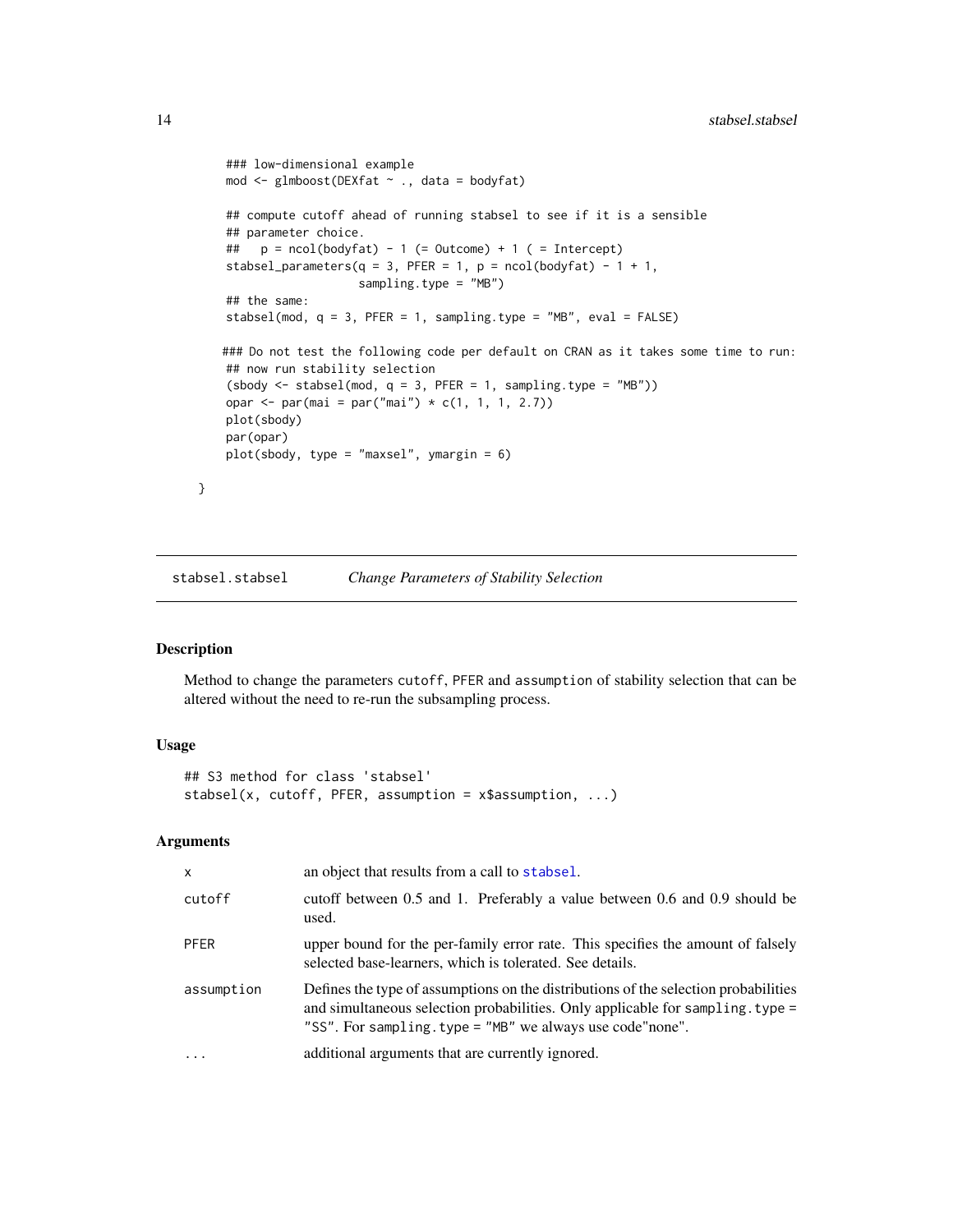#### <span id="page-14-0"></span>stabsel.stabsel 15

# Details

This function allows to alter the parameters cutoff, PFER and assumption of a fitted stability selection result. All other parameters are re-used from the original stability selection results. The missing paramter is computed and the selected variables are updated accordingly.

#### Value

An object of class [stabsel](#page-8-1). For details see there.

# See Also

[stabsel](#page-8-1) for the generic function, [stabsel\\_parameters](#page-15-1) for the computation of error bounds, [fitfun](#page-2-1) for available fitting functions and [plot.stabsel](#page-4-1) for available plot functions

#### Examples

```
if (require("TH.data")) {
    ## make data set available
    data("bodyfat", package = "TH.data")
} else {
    ## simulate some data if TH.data not available.
    ## Note that results are non-sense with this data.
    bodyfat \leq matrix(rnorm(720), nrow = 72, ncol = 10)
}
## set seed
set.seed(1234)
####################################################################
### using stability selection with Lasso methods:
if (require("lars")) {
    (stat. lasso < - stabsel(x = bodyfat[, -2], y = bodyfat[, 2],fitfun = lars.lasso, cutoff = 0.75,
                           PFER = 1)par(mfrow = c(2, 1))plot(stab.lasso)
    ## now change the PFER and the assumption:
    (stab.lasso_cf0.93_rconc <- stabsel(stab.lasso, cutoff = 0.93,
                                        assumption = "r-concave"))
    plot(stab.lasso_cf0.93_rconc)
    ## the cutoff did change and hence the PFER and the selected
    ## variables
}
```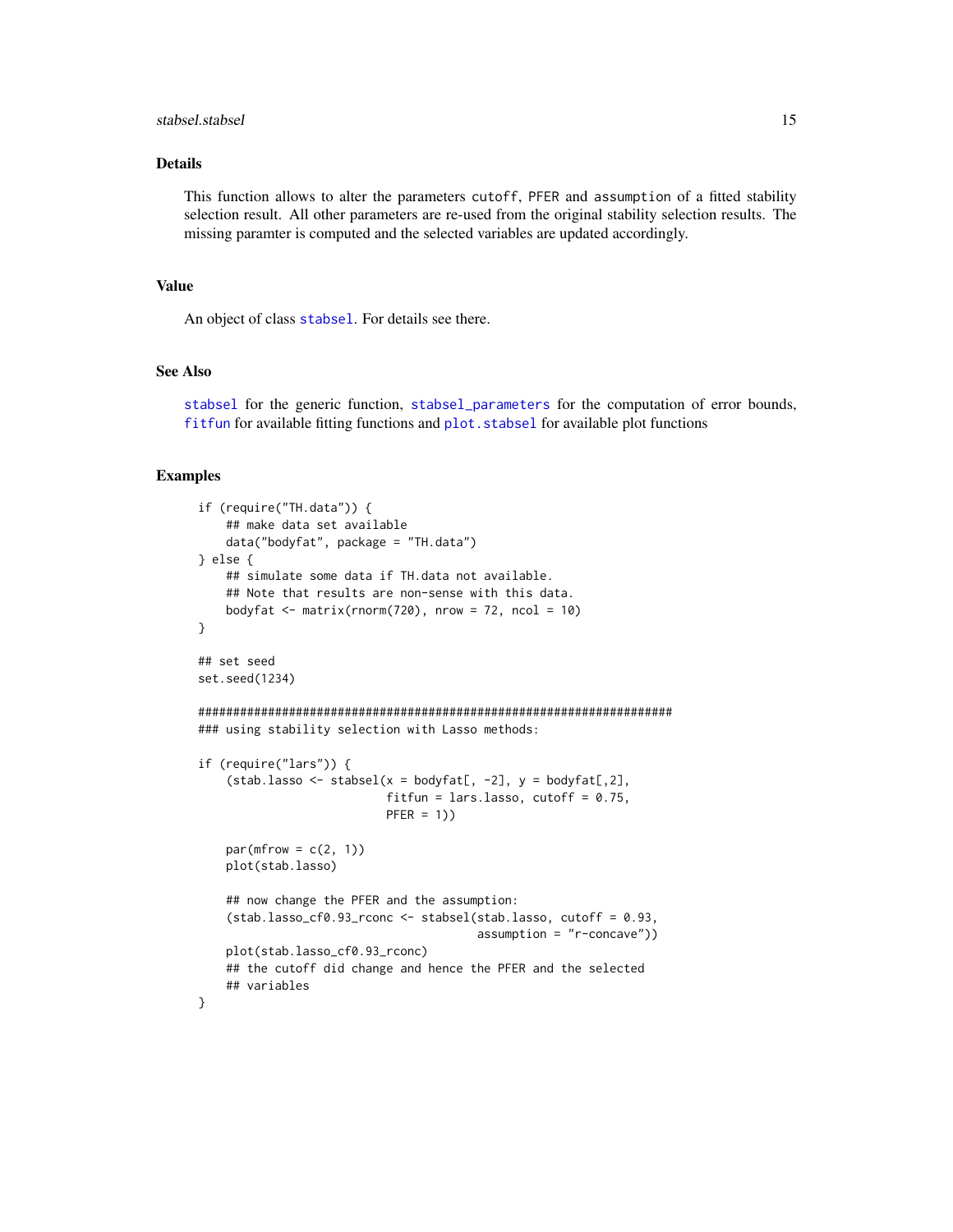<span id="page-15-1"></span><span id="page-15-0"></span>stabsel\_parameters *Compute Error Bounds for Stability Selection*

# Description

Compute the missing parameter from the two given parameters in order to assess suitability of the parameter constellation

# Usage

```
stabsel_parameters(p, ...)
## Default S3 method:
stabsel_parameters(p, cutoff, q, PFER,
                   B = ifelse(sampling-type == "MB", 100, 50),assumption = c("unimodal", "r-concave", "none"),
                   sampling.type = c("SS", "MB"),
                   verbose = FALSE, FWER, ...)## S3 method for class 'stabsel_parameters'
```

```
print(x, heading = TRUE, ...)
```

| p             | number of possible predictors (including intercept if applicable).                                                                                                                                                                                                                                 |
|---------------|----------------------------------------------------------------------------------------------------------------------------------------------------------------------------------------------------------------------------------------------------------------------------------------------------|
| cutoff        | cutoff between 0.5 and 1. Preferably a value between 0.6 and 0.9 should be<br>used.                                                                                                                                                                                                                |
| q             | number of (unique) selected variables (or groups of variables depending on the<br>model) that are selected on each subsample.                                                                                                                                                                      |
| PFER          | upper bound for the per-family error rate. This specifies the amount of falsely<br>selected base-learners, which is tolerated. See details.                                                                                                                                                        |
| B             | number of subsampling replicates. Per default, we use 50 complementary pairs<br>for the error bounds of Shah $\&$ Samworth (2013) and 100 for the error bound<br>derived in Meinshausen & Buehlmann (2010). As we use $B$ complementray<br>pairs in the former case this leads to $2B$ subsamples. |
| assumption    | Defines the type of assumptions on the distributions of the selection probabilities<br>and simultaneous selection probabilities. Only applicable for sampling. type =<br>"SS". For sampling. type = "MB" we always use code"none".                                                                 |
| sampling.type | use sampling scheme of of Shah $\&$ Samworth (2013), i.e., with complemen-<br>tarty pairs (sampling.type = "SS"), or the original sampling scheme of Mein-<br>shausen & Buehlmann $(2010)$ .                                                                                                       |
| verbose       | logical (default: TRUE) that determines wether warnings should be issued.                                                                                                                                                                                                                          |
| <b>FWER</b>   | deprecated. Only for compatibility with older versions, use PFER instead.                                                                                                                                                                                                                          |
| X             | an object of class "stabsel_parameters".                                                                                                                                                                                                                                                           |
| heading       | logical. Specifies if a heading line should be printed.                                                                                                                                                                                                                                            |
| $\cdots$      | additional arguments to be passed to next function.                                                                                                                                                                                                                                                |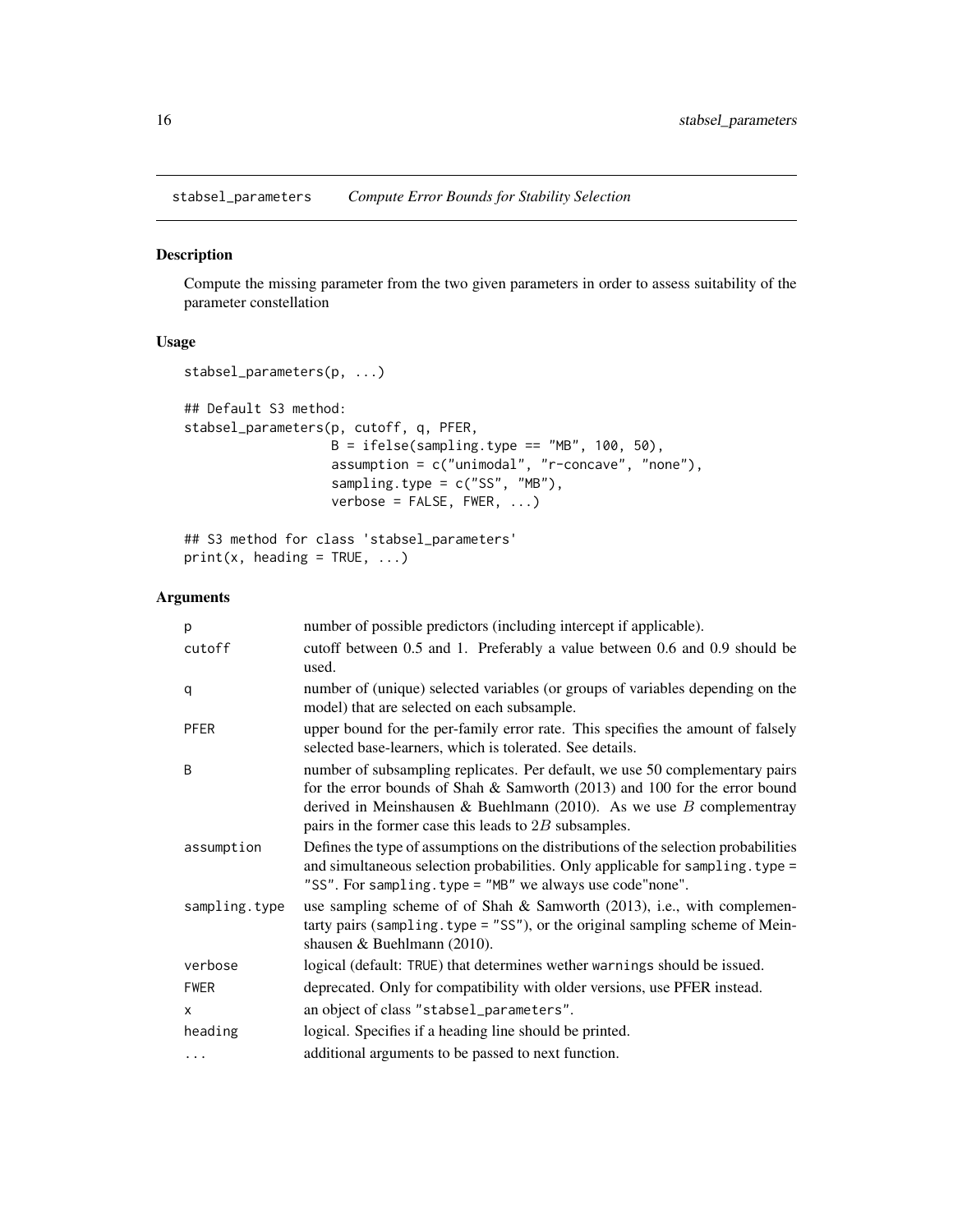<span id="page-16-0"></span>This function implements the error bounds for stability selection by Meinshausen and Buehlmann (2010) and the improved error bounds by Shah and Samworth (2013). For details see also Hofner et al. (2014).

Two of the three arguments cutoff, q and PFER *must* be specified. The per-family error rate (PFER), i.e., the expected number of false positives  $E(V)$ , where V is the number of false positives, is bounded by the argument PFER.

For more details see also [stabsel](#page-8-1).

#### Value

An object of class stabsel\_parameters with a special print method. The object has the following elements:

| cutoff        | cutoff used.                                          |
|---------------|-------------------------------------------------------|
| q             | average number of selected variables used.            |
| <b>PFER</b>   | (realized) upper bound for the per-family error rate. |
| specifiedPFER | specified upper bound for the per-family error rate.  |
| р             | the number of effects subject to selection.           |
| B             | the number of subsamples.                             |
| sampling.type | the sampling type used for stability selection.       |
| assumption    | the assumptions made on the selection probabilities.  |

#### References

B. Hofner, L. Boccuto and M. Goeker (2015), Controlling false discoveries in high-dimensional situations: Boosting with stability selection. *BMC Bioinformatics*, 16:144. doi: [10.1186/s1285901505753.](https://doi.org/10.1186/s12859-015-0575-3)

N. Meinshausen and P. Buehlmann (2010), Stability selection. *Journal of the Royal Statistical Society, Series B*, 72, 417–473.

R.D. Shah and R.J. Samworth (2013), Variable selection with error control: another look at stability selection. *Journal of the Royal Statistical Society, Series B*, 75, 55–80.

#### See Also

For more details see also [stabsel](#page-8-1).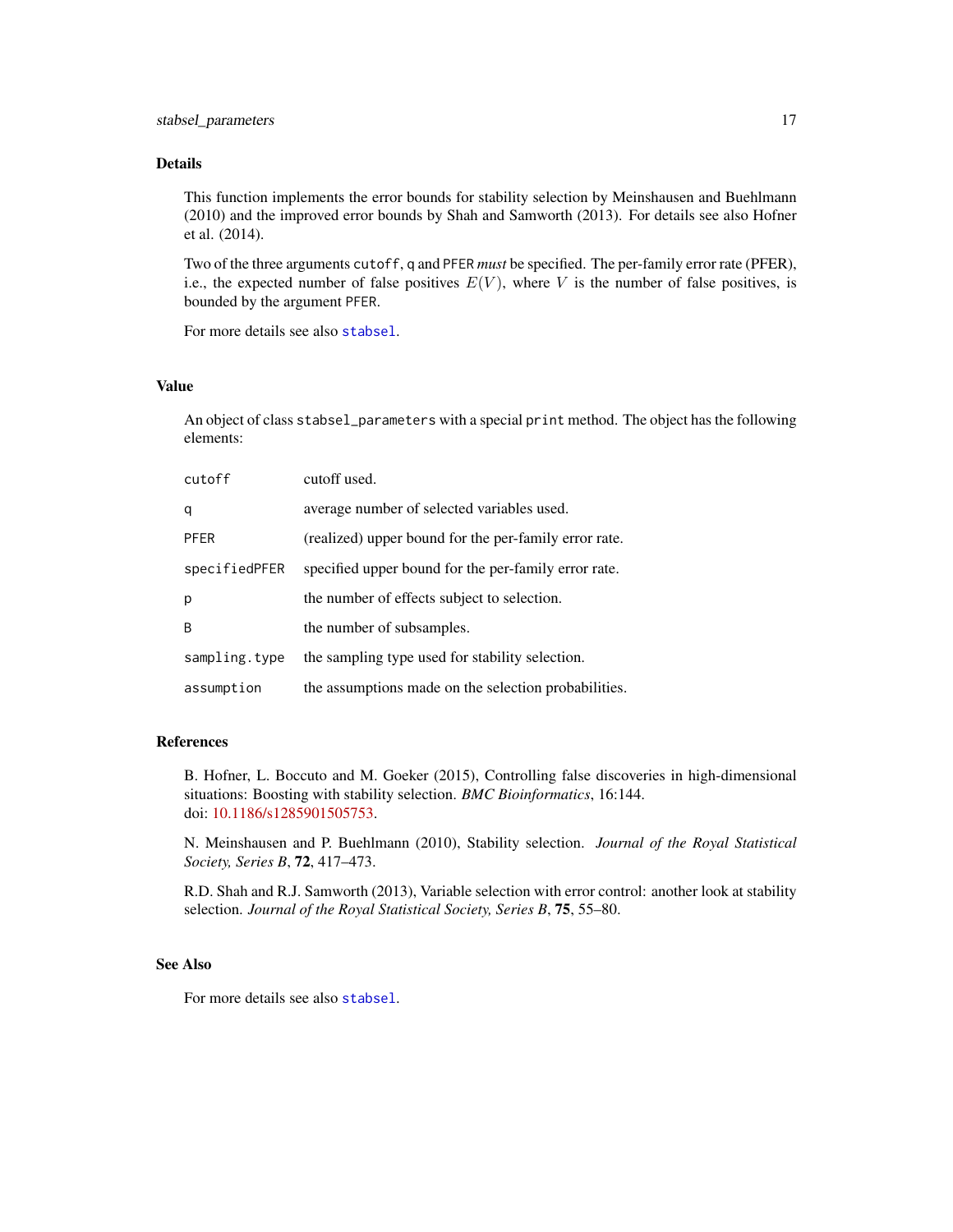<span id="page-17-1"></span><span id="page-17-0"></span>

# Description

Set up weight matrix for subsampling with sample proportion  $1/2$  to be used with [stabsel](#page-8-1).

# Usage

subsample(weights, B = 100, strata = NULL)

# Arguments

| weights | a numeric vector of weights for the model to be cross-validated.                   |
|---------|------------------------------------------------------------------------------------|
| B.      | number of folds, per default 25 for bootstrap and subsampling and 10 for<br>kfold. |
| strata  | a factor of the same length as weights for stratification.                         |

# Details

The function subsample can be used to build an appropriate weight matrix to be used with [stabsel](#page-8-1). See there for more details.

If strata is defined sampling is performed in each stratum separately thus preserving the distribution of the strata variable in each fold.

#### See Also

# [stabsel](#page-8-1)

# Examples

```
## just a low-dimensional example
subsample(weights = rep(1, 10), B = 50)
```